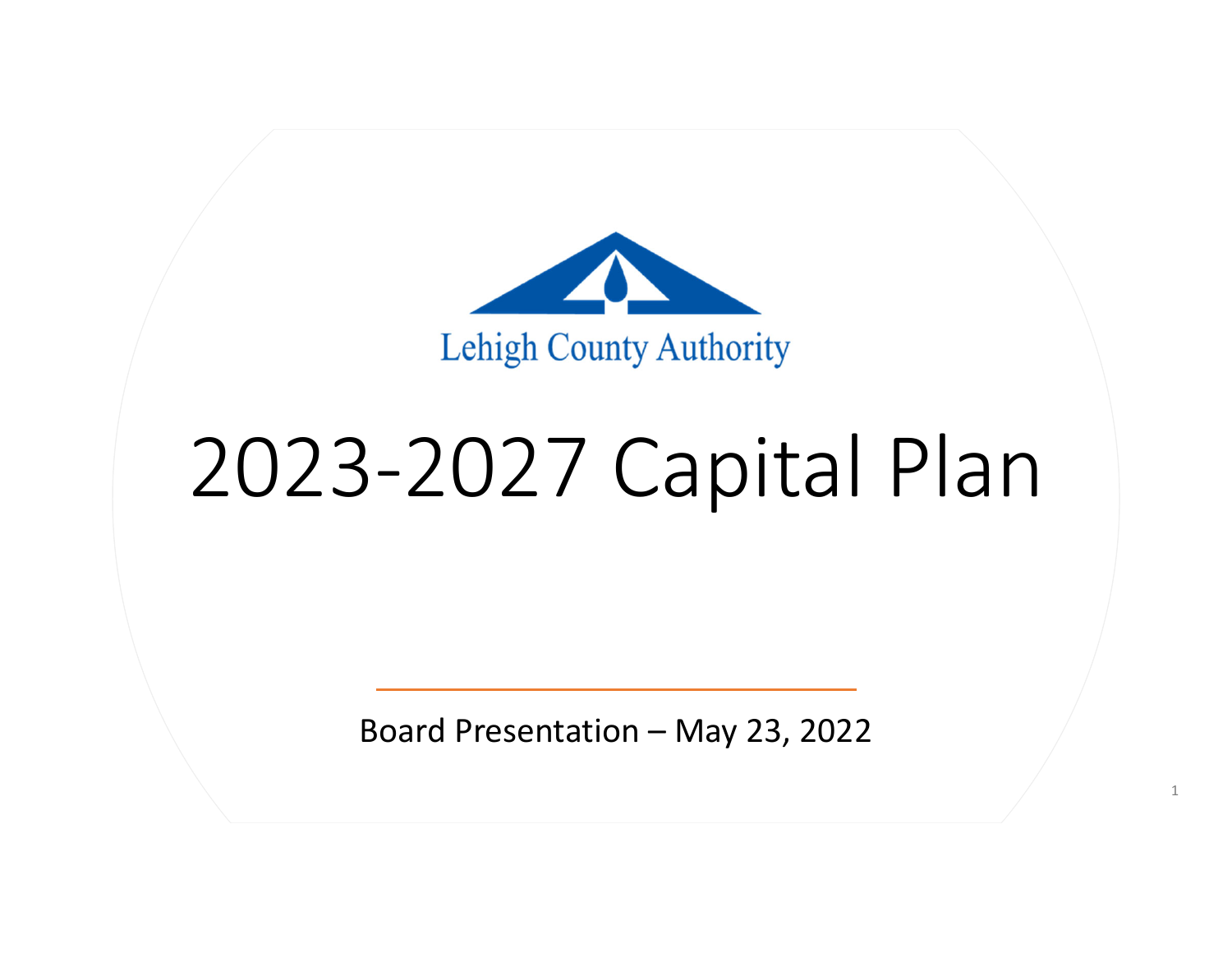### Planning Process &Board Reviews / Approvals



**Five‐Year Capital Plan Conceptual**



**Annual Budget One‐year funding for upcoming projects**



**Project Approval Authorization to complete <sup>a</sup> specific project**



**Financing Funding for specific group of projects**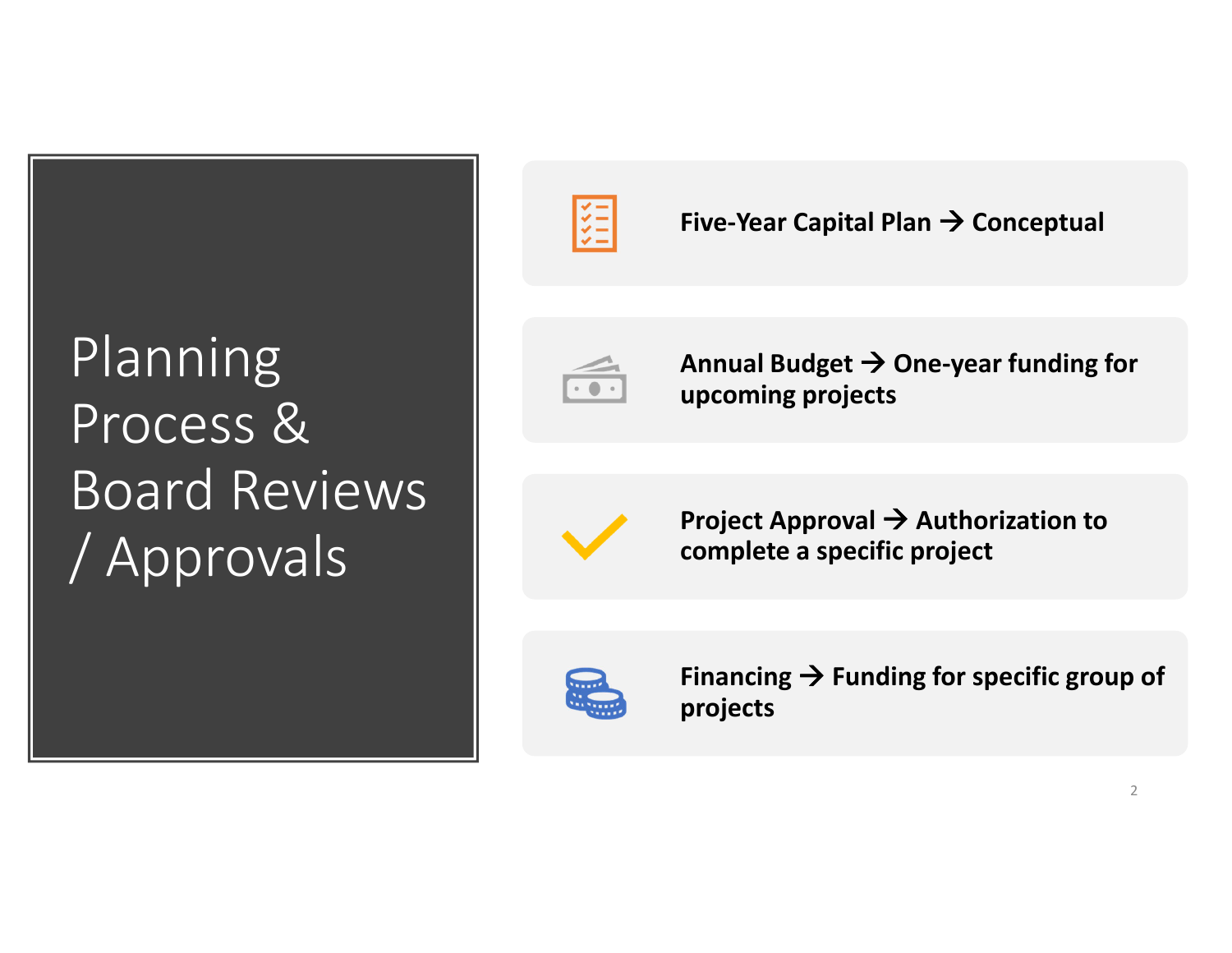#### 2023‐2027 Capital Plan Timeline

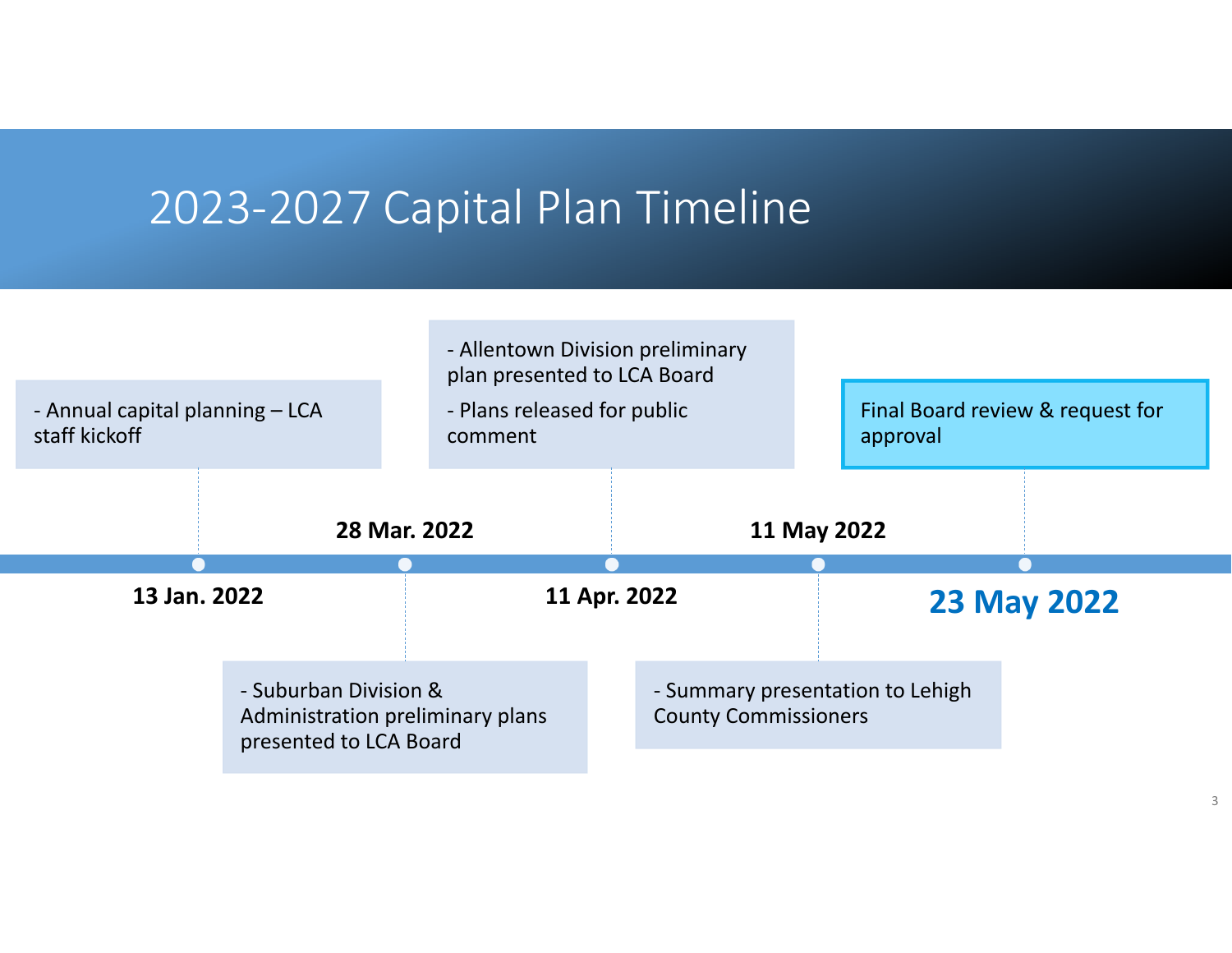### Changes to Draft Capital Plans

Suburban Division:

- SCADA Project Cost update reflecting current pricing
- Upper System Water Storage Tank Added to reflect near‐term needs for increased resiliency

#### Allentown Division

• Financial Justification – Revised to clarify and add information about City contributions via American Rescue Plan Act funding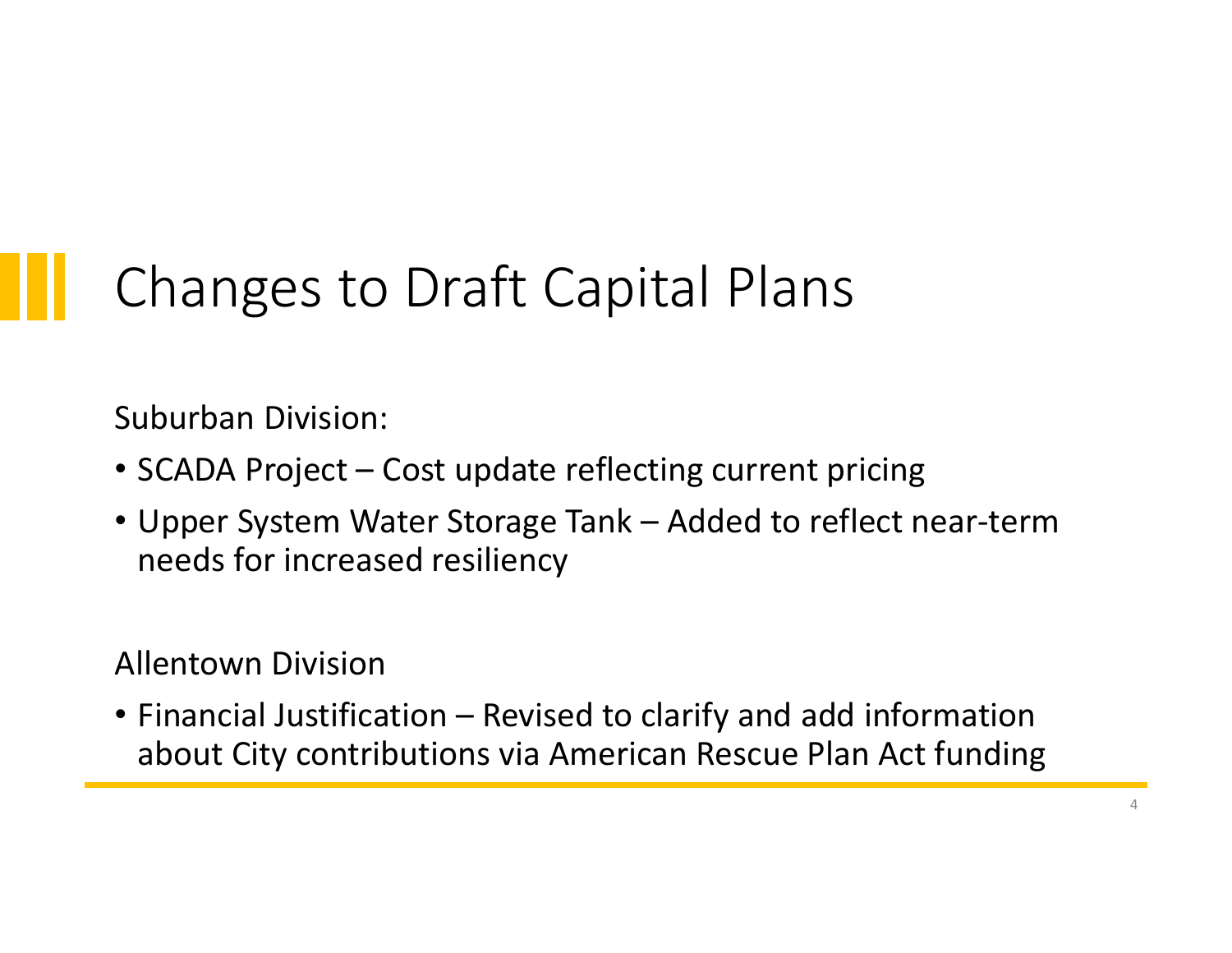## 2021‐2025 Draft Capital Plan ‐ Summary

| <b>Project Category</b>                                 | <b>2023-2027 Investment</b> |
|---------------------------------------------------------|-----------------------------|
| <b>Annual Maintenance &amp; Rehabilitation Projects</b> | $\zeta$<br>27,819,000       |
| Water & Sewer System Planning & Studies                 | 3,925,000                   |
| <b>Technology Upgrades</b>                              | 4,360,000                   |
| <b>Small Systems Upgrades</b>                           | 2,065,000                   |
| <b>Water Main Replacements (13 miles)</b>               | 31,900,000                  |
| <b>Water Metering Upgrades</b>                          | 7,120,000                   |
| <b>Major Water Facility Upgrades</b>                    | 15,000,000                  |
| <b>Major Wastewater Facility Upgrades</b>               | 31,450,000                  |
| <b>TOTAL</b>                                            | 123,639,000                 |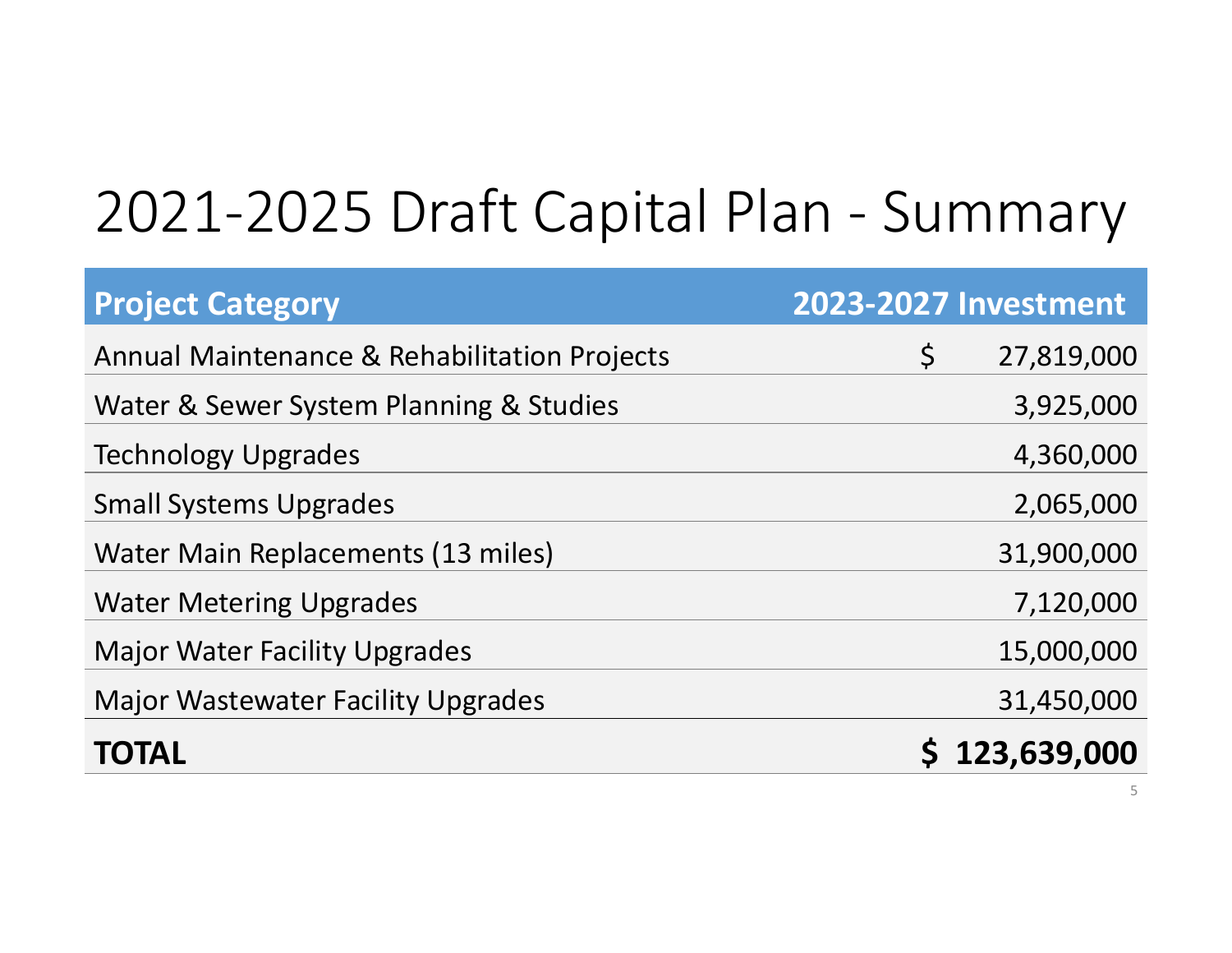#### Financial Review – Sources

| <b>TOTAL</b>                                          | \$123,639,000 |
|-------------------------------------------------------|---------------|
| <b>ARPA Funding Allocation from City of Allentown</b> | 4,150,000     |
| <b>New Borrowing</b>                                  | 8,855,000     |
| <b>Operating Revenues / Reserves</b>                  | \$110,634,000 |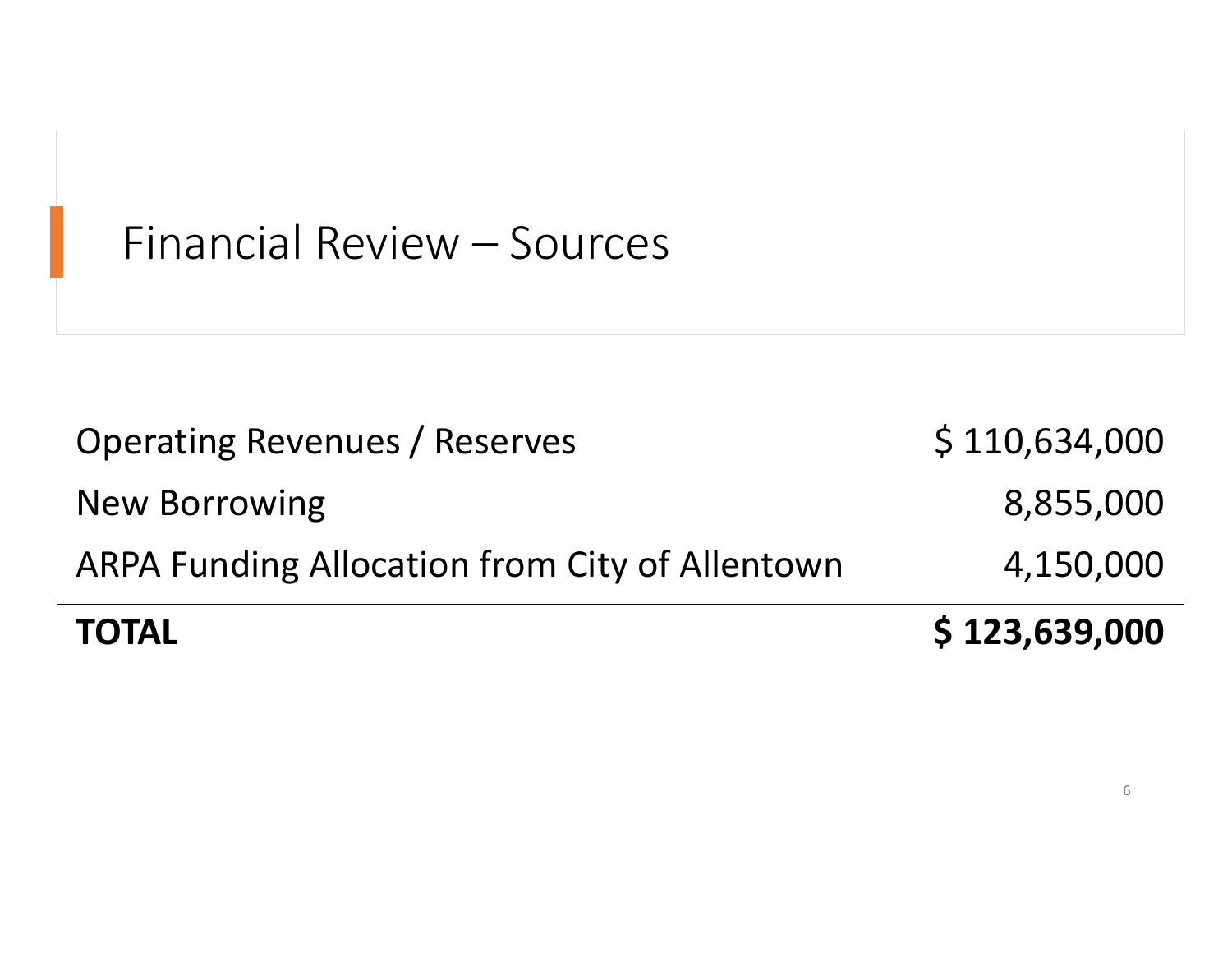#### Financial Review – Revenue Increases Required

Suburban Water Water 2.0 – 5.0% per year Suburban Wastewater 1.4%1.4% per year **Allentown Division** Per Lease\*

*\* During this plan period, the Allentown Water / Sewer Lease Agreement includes rate increases of CPI‐U plus 2.5% annually, with additional charges for approved capital cost recovery.*

7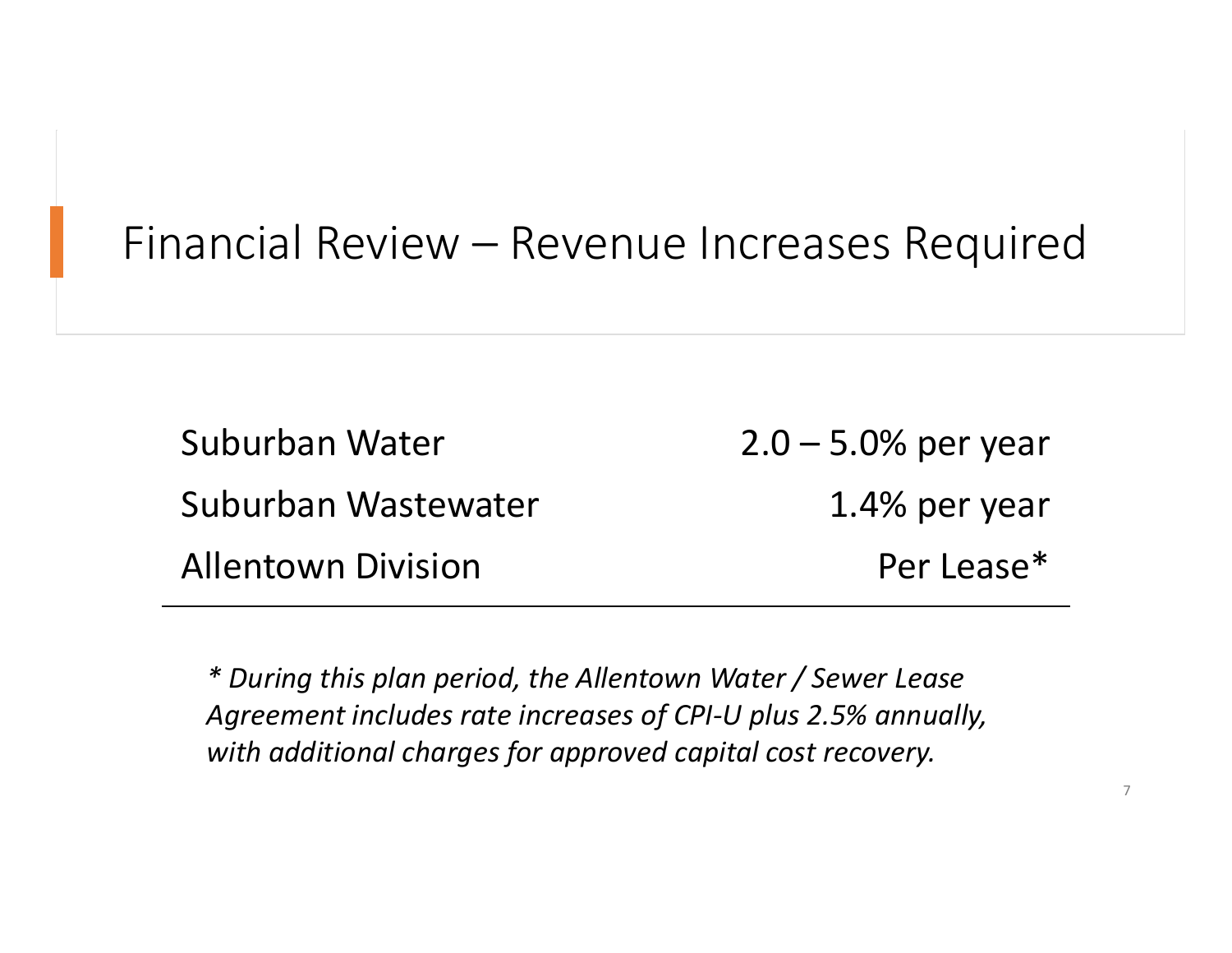### Public Comments